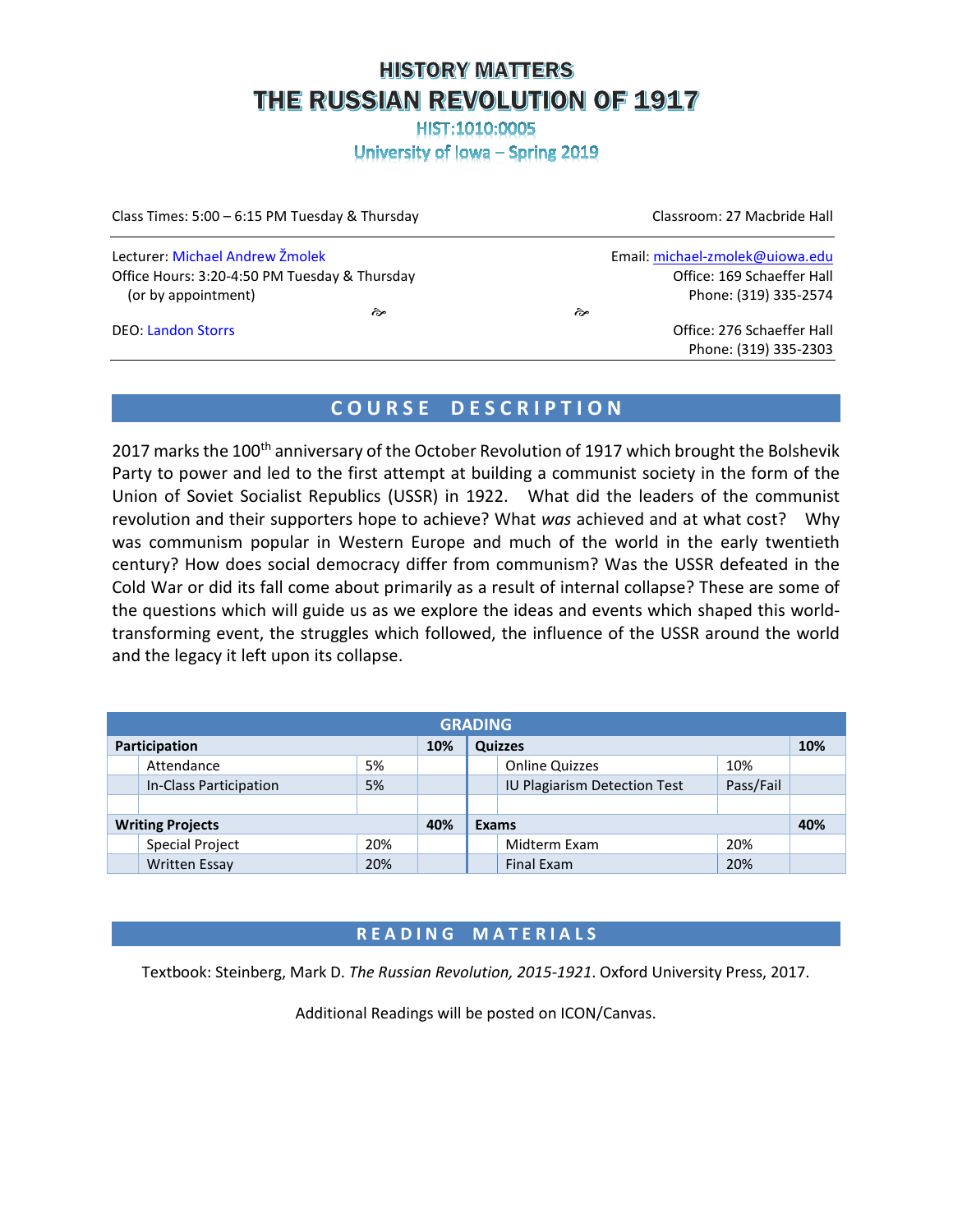|                                                               | <b>ASSIGNMENTS</b>                                                    |
|---------------------------------------------------------------|-----------------------------------------------------------------------|
| <b>Attendance</b><br>5%                                       | <b>In-Class Participation</b><br>5%                                   |
| Attendance will be taken at the outset of each session and    | Your participation in this class-by way of questions,                 |
| your attendance score will be based on your physically        | comments and shared insights-are a vital part of the                  |
| attending each session. You are expected to arrive at class   | learning experience for all present. This portion of your final       |
| having completed the readings and assignments and be          | grade will be based upon how well you made substantive                |
| prepared to discuss the content.                              | and positive contributions to classroom discussions and               |
|                                                               | completed any in-class excercizes or homework assigned.               |
| <b>Online Quizzes (weekly)</b><br>10%                         | <b>Special Project</b><br>20%                                         |
| These quizzes are intended to stimulate your thinking so      | Individually or as part of a group, you will work on a special        |
| that you come to class prepared to contribute to the          | project. It can be a book review, a biography, a website or           |
| classroom discussion. You will log into ICON/Canvas and       | another form of creative involvement with the history of the          |
| take a short quiz on the readings for the week.               | Russian Revolution.                                                   |
| <b>Due:</b> Tuesdays by class time (most weeks)               | <b>Presentations:</b> April 2 <sup>nd</sup> and April 4 <sup>th</sup> |
| <b>Essay Proposal (5%) and Written Essay (20%)</b><br>25%     | <b>IU Plagiarism Detection Test</b><br>(Pass/Fail)                    |
| You will be invited to submit a brief essay proposal, prior   | Before passing this course, you are required to visit Indiana         |
| to submitting your essay. The essay proposal should           | University's tutorial on How to Recognize Plagiarism at:              |
| include a clear thesis, an outline and a bibliography. You    | www.indiana.edu/~istd/ for a tutorial on plagiarism                   |
| will be provided with a list of possible topics. You may also | detection. After you pass the online Plagiarism Certification         |
| select a topic of your own choosing, so long as it fits with  | Test, you will be given a certificate with your name on it,           |
| the theme of the course. You will be expected to produce      | which you will need to present a copy of your certificate             |
| a written essay of between 3 and 7 pages. An 'A' essay will   | with your unique ID number to your instructor. Completion             |
| be at least 4 pages in length, not including the              | of this test is required to pass the course.                          |
| bibliography.                                                 |                                                                       |
| Essay Proposal: Thu Apr 11<br>Due:                            | Thu Feb 7<br>Due:                                                     |
| Completed Essay: Tue Apr 23<br>Due:                           |                                                                       |
| Midterm Exam (20%) and Final Exam (20%)<br>40%                | <b>Make-Up Journal Entries</b>                                        |
| The Midterm Exam will deal with the material covered          | Students who miss Quizzes for legitimate, documented                  |
| during the first half of the course. The Final Exam will deal | reasons may be given the opportunity to recover lost                  |
| with material covered in the second half of the course and    | points by submitting a journal entry on one of the readings           |
| will not be cumulative. The format of these exams will be     | for the session to be missed. You will be asked to analyse            |
| multiple choice, matching, true or false and short answer or  | the reading by identifying the thesis and by offering your            |
| definition questions. There will not be an essay.             | own reflections on its meaning. Journal Entries must be               |
| Midterm: Thu Mar 7   Final: TBA                               | submitted via the Discussion section on ICON/Canvas.                  |

# **E V A L U A T I O N**

| <b>GRADING SCALE</b> |  |       |    |       |      |       |      |           |    |
|----------------------|--|-------|----|-------|------|-------|------|-----------|----|
| 59                   |  | 67-69 | D+ | 77-79 | C+   | 87-89 | $B+$ | 98-100    |    |
| or                   |  | 63-66 |    | 73-76 |      | 83-86 |      | 93-97     |    |
| below                |  | 60-62 | D- | 70-72 | $C-$ | 80-82 | В-   | $90 - 92$ | А- |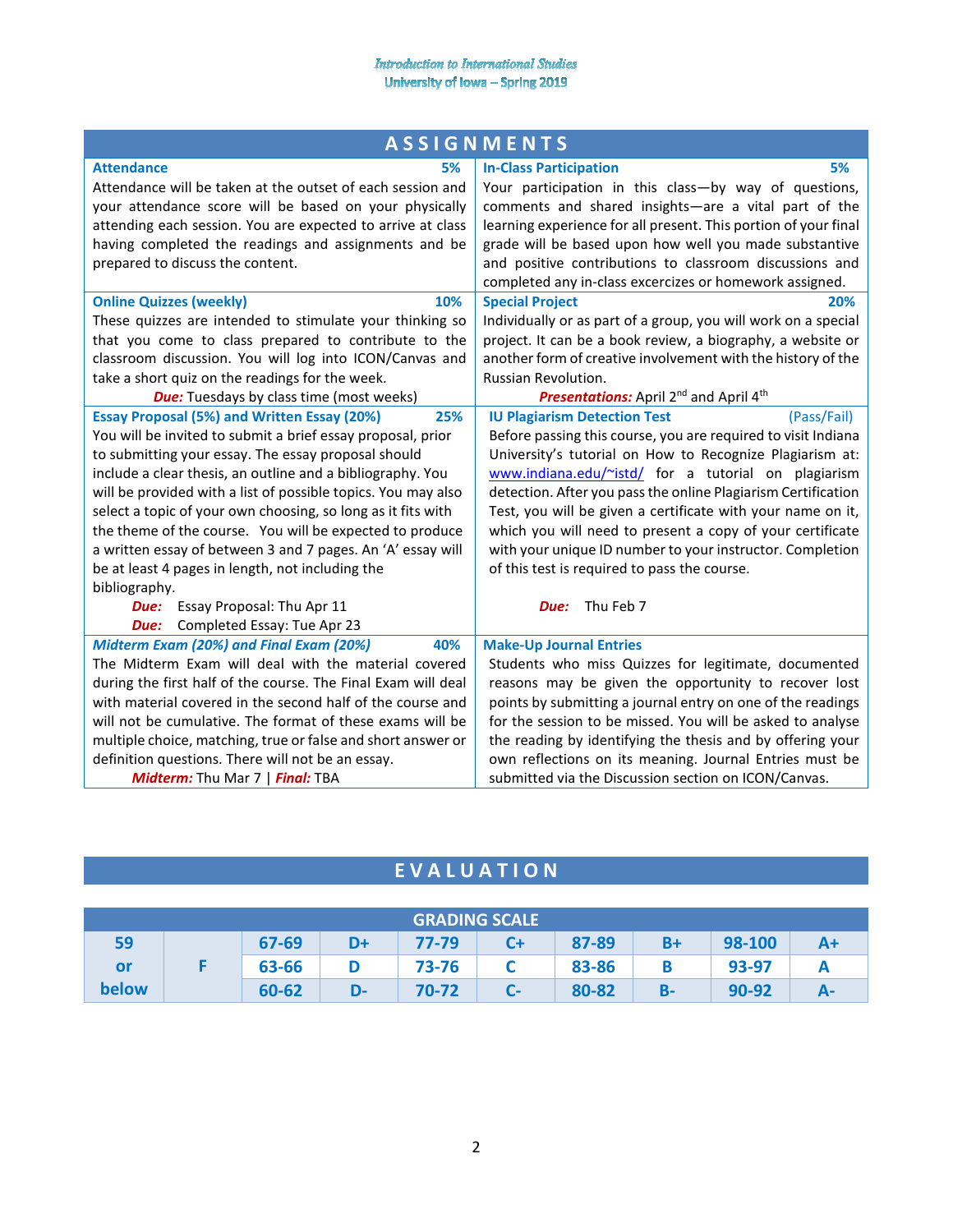# **COURSE SCHEDULE PART ONE: CONTEXT**

| WEEK <sub>1</sub>              | <b>Introductions</b>                                                                                                                                                                                                           |  |  |  |  |  |
|--------------------------------|--------------------------------------------------------------------------------------------------------------------------------------------------------------------------------------------------------------------------------|--|--|--|--|--|
| Reading:                       | Steinberg, 'Introduction: Experiencing the Russian Revolution', pages 1-8 [8 pages]                                                                                                                                            |  |  |  |  |  |
| Tue Jan 15<br>Thu Jan 17       | Introduction to the Course<br>The Russian Empire                                                                                                                                                                               |  |  |  |  |  |
| WEEK 2                         | <b>The Intellectual Climate</b>                                                                                                                                                                                                |  |  |  |  |  |
| Readings:                      | Excerpt from 'The Communist Manifesto' by Karl Marx and Friedrich Engels [14 pages]<br>'The Grand Inquisitor', excerpt from The Brothers Karamazov by Feodor Dostoevsky [22 pages]                                             |  |  |  |  |  |
| Tue Jan 22<br>Thu Jan 24       | Theories of Revolution<br>Ilya Repin and the 19th Century Roots of the 1917 Catastrophe - Dostoevsky's Grand Inquisitors and Demons                                                                                            |  |  |  |  |  |
|                                | Lecturer: Dr. Anna Barker, Department of Asian & Slavic Languages and Literatures<br><b>Note:</b> Meet in Room 40 Schaeffer Hall                                                                                               |  |  |  |  |  |
| WEEK <sub>3</sub>              | Paris 1871 and St. Petersburg 1905                                                                                                                                                                                             |  |  |  |  |  |
| Readings:<br>Supplemental:     | 'The Commune's Achievements' by Donny Gluckstein [42 pages]<br>Steinberg, chapter 1: 'Springtime of Freedom' pages 13-41 [29 pages]<br>'The Paris Commune of 1871, the Russian Revolution of 1905' by Casey Harison [32 pages] |  |  |  |  |  |
| Tue Jan 29<br>Thu Jan 31       | The Paris Commune of 1871<br>Bloody Sunday and the 'Dress Rehearsal'                                                                                                                                                           |  |  |  |  |  |
| WEEK4                          | <b>Russia in the First World War</b>                                                                                                                                                                                           |  |  |  |  |  |
| Readings:                      | 'Russia on the Eve of World War I' by Alexander Kerensky [21 pages]<br>Steinberg, chapter 5: 'The Politics of the Street' pages 123-159 [37 pages]                                                                             |  |  |  |  |  |
| Tue Feb 5<br>Thu Feb 7         | Russia on the eve of World War I<br>The Politics of the Street   IU Plagiarism Exam Due                                                                                                                                        |  |  |  |  |  |
| <b>COURSE SCHEDULE</b>         | <b>PART TWO: DUAL POWER</b>                                                                                                                                                                                                    |  |  |  |  |  |
| WEEK <sub>5</sub><br>Readings: | The February Revolution and After<br>Steinberg, chapter 2: 'Revolution, Uncertainty and War' pages 47-63 [17 pages]<br>'The Problem of Power in the February Revolution of 1917 in Russia' by Tsuyoshi Hasegawa [23 pages]     |  |  |  |  |  |

- Supplemental: 'The Kerensky Government and its Fate' by Boris Elkin [20 pages]
- Tue Feb 12 The February Revolution
- Thu Feb 14 'Dual Power' and the Kerensky Regime
- **\_WEEK 6\_ Women and the Revolution**
- Reading: Steinberg, chapter 6: 'Women and Revolution in the Village' pages 170-215 [46 pages] 'Women in Revolution' by Janet Weitzner Salaff and Judity Merkle [12 pages]
- Tue Feb 19 Women and the Revolution
- Thu Feb 21 Women's Liberation?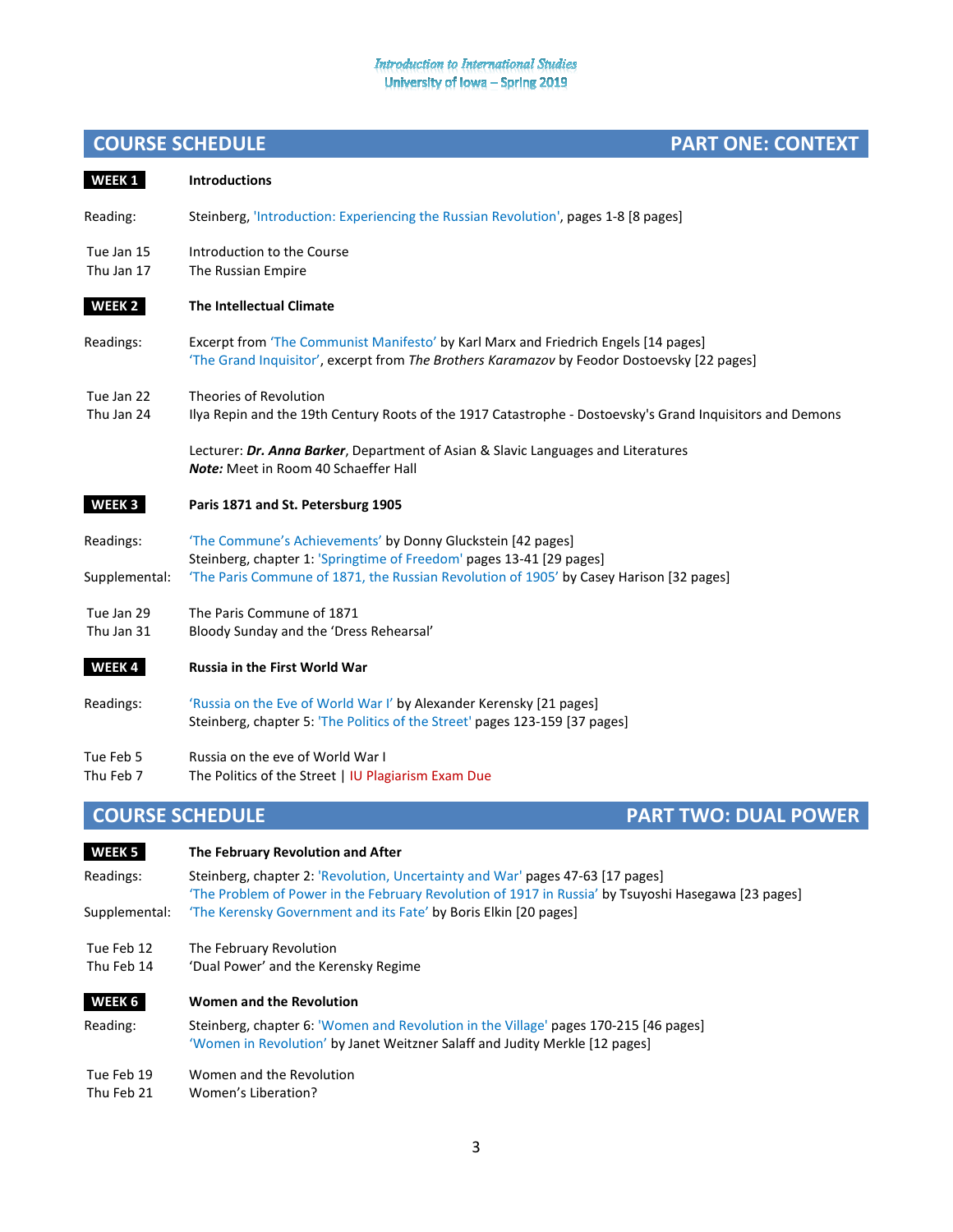## **\_WEEK 7\_** '**Utopians'**

*Readings:* Steinberg, chapter 8: 'Utopians' pages 289-338 [50 pages]

Tue Feb 26 Utopians: Kollontai

Thu Feb 28 Utopians: Trotsky and Mayakovsky

| WEEK 8 | Midterm |
|--------|---------|
|        |         |

Tue Mar 5 Review Thu Mar 7 **MIDTERM EXAM**

## **COURSE SCHEDULE PART THREE: THE OCTOBER REVOLUTION**

# **\_WEEK 9\_ 'All Power to the Soviets'**

- Readings: 'The Syntax of Soviet Power' by Michael Melancon [20 pages] 'April Theses' by V.I Lenin [6 pages]
- Tue Mar 12 The Soviets: Council Democracy?
- Thu Mar 14 The Petrograd Soviet and the Return of Lenin
- **\_WEEK 10\_ SPRING BREAK: No Classes March 19th or March 21st**

### **\_WEEK 11\_ The October Revolution**

Readings: Steinberg, chapter 3: '1917' pages 68-88 [21 pages] 'The Officers and the October Revolution' by David R. Jones [17 pages]

## Tue Mar 26 Overthrow of the Kerensky Regime

Thu Mar 28 Bolsheviks Come to Power

## **\_WEEK 12\_ Presentations**

- Tue Apr 2 **Presentations** Thu Apr 4 **Presentations** | Special Project Due
- **\_WEEK 13\_ Consolidation of the Bolshevik Regime**
- Reading: 'Decree on Peace' by V.I. Lenin [5 pages] 'Workers' Unrest and the Bolsheviks' Response in 1919' by Vladimir Brovkin
- Tue Apr 9 Withdrawal from the War
- Thu Apr 11 The *Cheka* | Essay Proposal Due

**COURSE SCHEDULE PART FOUR: CIVIL WAR & AFTERMATH**

**\_WEEK 14\_ The Civil War**

Readings: Steinberg, chapter 4: 'Civil War' pages 92-113 [22 pages]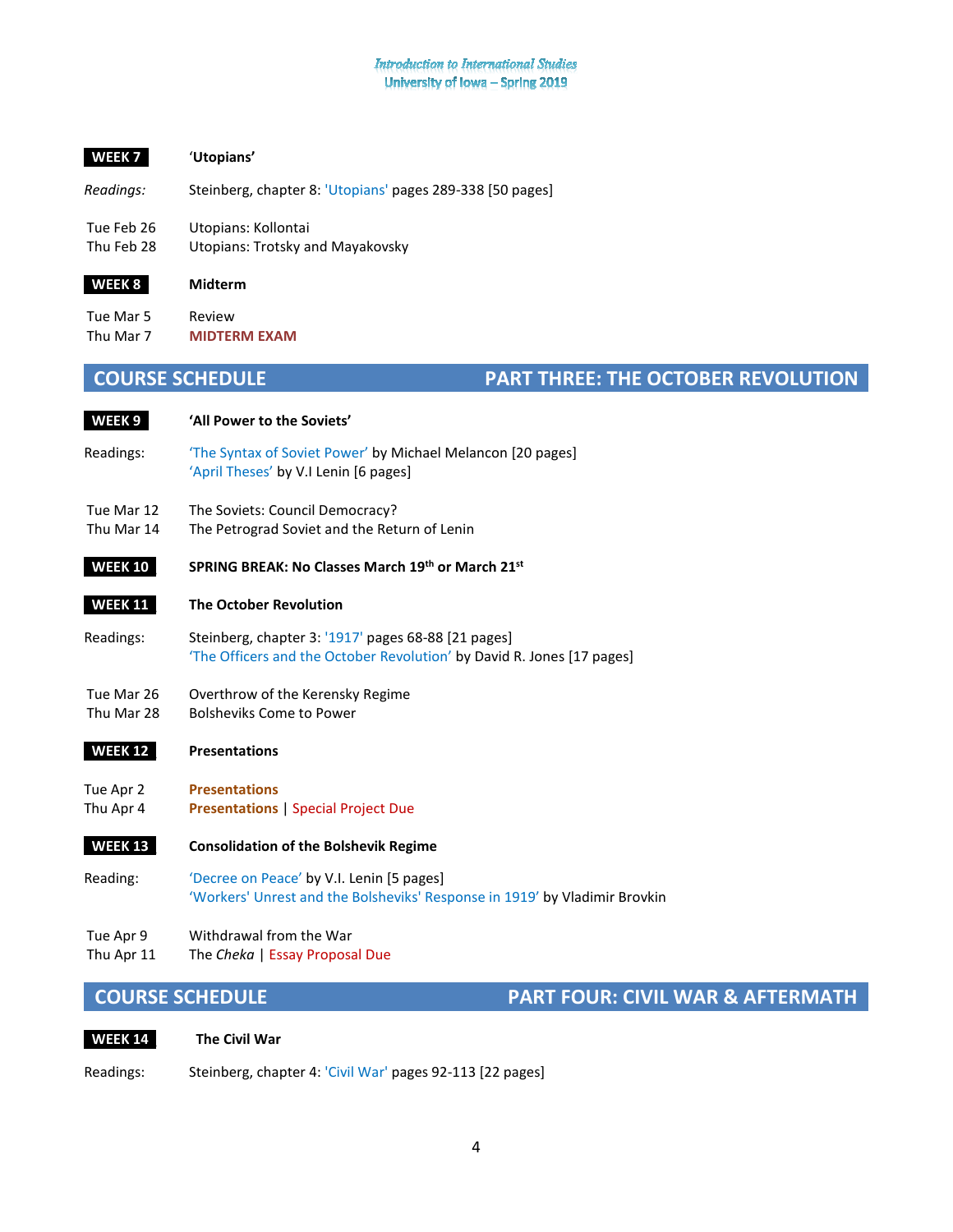Tue Apr 16 Civil War I Thu Apr 18 Civil War II

## **\_WEEK 15\_ Overcoming Empire**

Readings: Steinberg, chapter 7: 'Overcoming Empire' pages 223-278 [56 pages] Tue Apr 23 Overcoming Empire I: Ukraine | Written Essay Due Thu Apr 25 Overcoming Empire I: Behbudi and Babel **\_WEEK 16\_ Summary: What Have We Learned?** Tue Apr 3 Reflecting on the Meaning of the Soviet Revolution of 1917

Thu May 2 **Evaluations** (bring your electronic devices) | Review for Final Exam

**\_FINALS WEEK\_ FINAL EXAM** - Date, Time and Location of Final Exam TBA

## **POLICIES: ATTENDANCE AND QUIZZES**

- 1. **Attendance:** for each session is mandatory and will be recorded at the beginning of each session. Notify your instructor beforehand if you know you will be unable to physically attend a session. A request for an excused absence should be accompanied by documentation of an emergency or a legitimate scheduling conflict. If extreme circumstances are preventing you from attending or completing assignments, please inform your instructors to discuss how to accommodate your situation.
- 2. **Online Quizzes:** cannot be re-taken e except in cases involving legitimate, documented reasons. An assignment sheet with Instructions may be found under the Course Materials module on Icon/Canvas.
- 3. **Electronic Devices:** The *ONLY* permissible use of laptop computers or hand-held devices in the classroom is for taking notes or accessing course materials online. If you need to send an email, a text or shop for shoes, please do so outside of the classroom.

## **POLICIES: WRITTEN ASSIGNMENTS**

- 1. **Plagiarism:** You are expected to submit original work. Do not cut and paste material from your sources as you write, as this greatly increases the likelihood of plagiarism. Any string of text longer than seven (7) words that is lifted directly from a source that is not attributed to the original by adding "quote marks" *and* a citation constitutes plagiarism. Paraphrasing without including a citation is also plagiarism. Plagiarism is a form of cheating because it involves falsely indicating to the reader that you wrote something which you did not write. All written assignments are checked electronically for instances of plagiarism. Blatant cheating will result in a 0 for the assignment and will be reported to the University authorities.
- 2. *Both* **Hard Copy and Online Submissions Required:** All written assignments must be submitted in *both* hard copy in class *and* via the ICON/Canvas Dropbox so that the text of your writing assignments may be compared against the web and other student papers to ensure academic honesty.
- 3. **Late Penalties**: Assignments handed in by the on time will receive priority in terms of comments. A half a letter grade (5%) deduction will be assessed on any written assignment turned in after the deadline, increasing to a full letter grade (10%) after 7 days. Papers will not be accepted after 14 days past the due date.
- 4. **Formatting:** Written assignments will be typed on plain white 8.5" x 11" paper using 12 point font (Times New Roman is preferred), using 1" margins. 1.5 line spacing is preferred; 2.0 is acceptable. *Chicago Manual of Style* formatting is preferred but you may use any style manual you choose, or follow your own formatting style, so long as you are consistent.
- 5. **Do Not Cite Reference Works:** Reference works such as *Encycylopedia Britannica* or *Wikipedia.org* provide general knowledge. You may take it for granted that your reader has access to information found here and therefore you do not need to include such reference works in your citations and bibliography; they will not count toward your minimum number of citations.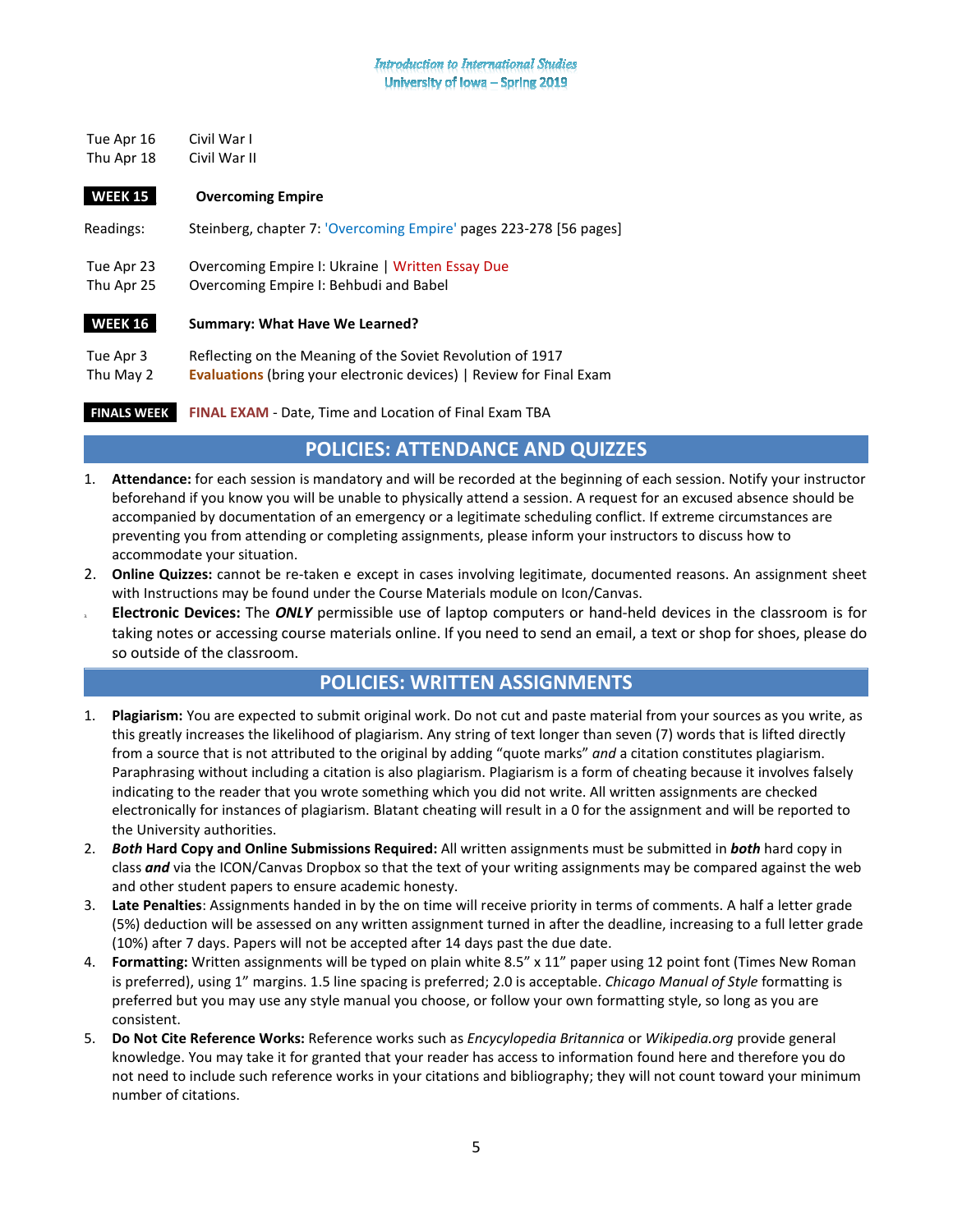## **POLICIES: COLLABORATION**

You are encouraged to collaborate with your classmates in reviewing the reading material and discussing the course content. Exams and assignments, however, are an evaluation of how well you have comprehended and synthesized the course content as an individual. While you may discuss the essay questions you are given for assignments with your colleagues, you are expected to do the writing on all written assignments, quizzes and exams by yourself.

## **UNIVERSITY POLICIES & PROCEDURES**

## **Administrative Home**

The College of Liberal Arts and Sciences (CLAS) is the administrative home of this course and governs its add/drop deadlines, the second-grade-only option, and other policies. These policies vary by college ([https://clas.uiowa.edu/students/handbook\)](https://clas.uiowa.edu/students/handbook).

### **Electronic Communication**

Students are responsible for official correspondences sent to their UI email address (uiowa.edu) and must use this address for all communication within UI ([Operations Manual, III.15.2\)](https://opsmanual.uiowa.edu/human-resources/professional-ethics-and-academic-responsibility/responsibilities-students).

### **Accommodations for Disabilities**

UI is committed to an educational experience that is accessible to all students. A student may request academic accommodations for a disability (such as mental health, attention, learning, vision, and physical or health-related condition) by registering with Student Disability Services (SDS). The student should then discuss accommodations with the course instructor ([https://sds.studentlife.uiowa.edu/\)](https://sds.studentlife.uiowa.edu/).

#### **Nondiscrimination in the Classroom**

UI is committed to making the classroom a respectful and inclusive space for all people irrespective of their gender, sexual, racial, religious or other identities. Toward this goal, students are invited to optionally share their preferred names and pronouns with their instructors and classmates. The University of Iowa prohibits discrimination and harassment against individuals on the basis of race, class, gender, sexual orientation, national origin, and other identity categories set forth in the University's Human Rights policy. For more information, contact the Office of Equal Opportunity and Diversity ([diversity.uiowa.edu\)](http://www.diversity.uiowa.edu/).

#### **Academic Integrity**

All undergraduates enrolled in courses offered by CLAS have, in essence, agreed to the College's Code of Academic Honesty. Misconduct is reported to the College, resulting in suspension or other sanctions, with sanctions communicated with the student through the UI email address ([https://clas.uiowa.edu/students/handbook/academic](https://clas.uiowa.edu/students/handbook/academic-fraud-honor-code)-fraud-honor-code).

#### **CLAS Final Examination Policies**

The final exam schedule for each semester is announced around the fifth week of classes; students are responsible for knowing the date, time, and place of a final exam. Students should not make travel plans until knowing this final exam information. No exams of any kind are allowed the week before finals [\(https://clas.uiowa.edu/faculty/teach](https://clas.uiowa.edu/faculty/teaching-policies-resources-examination-policies)ing-policies[resources-examination-policies](https://clas.uiowa.edu/faculty/teaching-policies-resources-examination-policies)).

#### **Making a Complaint**

Students with a complaint should first visit with the instructor or course supervisor and then with the departmental executive officer (DEO), also known as the Chair. Students may then bring the concern to CLAS ([https://clas.uiowa.edu/students/handbook/student](https://clas.uiowa.edu/students/handbook/student-rights-responsibilities)-rights-responsibilities).

#### **Understanding Sexual Harassment**

Sexual harassment subverts the mission of the University and threatens the well-being of students, faculty, and staff. All members of the UI community must uphold the UI mission and contribute to a safe environment that enhances learning. Incidents of sexual harassment must be reported immediately. For assistance, definitions, and the full University policy, see [https://osmrc.uiowa.edu/.](https://osmrc.uiowa.edu/)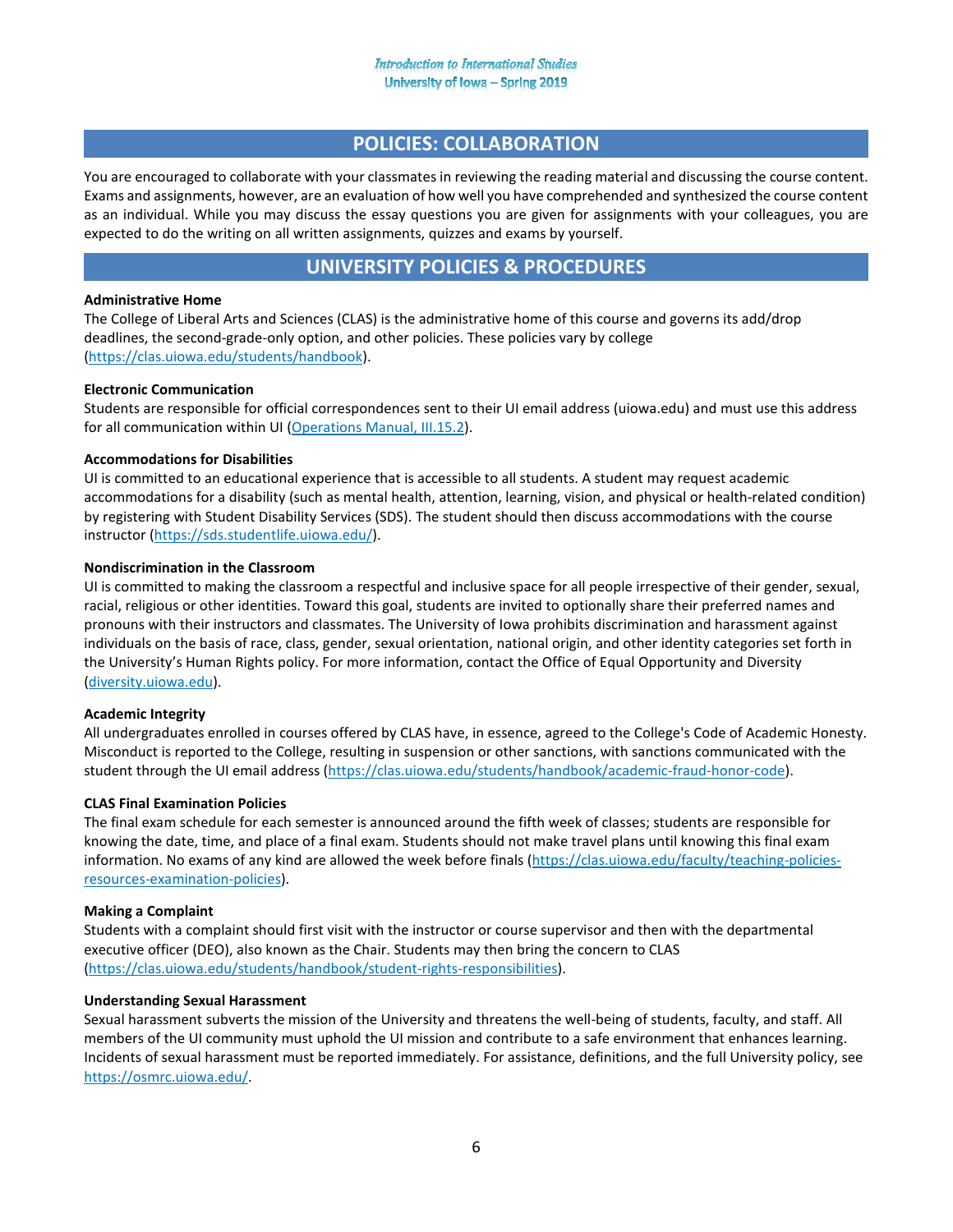## **STUDENT RESOURCES**

- *The History Teaching and Writing Center*: <https://clas.uiowa.edu/history/teaching-and-writing-center> is a resource for students writing history papers. Staffed by graduate students, this is a great place to turn for help as you begin brainstorming ideas for your history paper.
- *The Writing Center*: [www.uiowa.edu/~writingc/](http://www.uiowa.edu/%7Ewritingc/) helps all in the University community improve their writing, including attitudes and self-confidence about writing. We also assist with reading.
- **The Speaking Center:** clas.uiowa.edu/rhetoric/for-[students/speaking](http://clas.uiowa.edu/rhetoric/for-students/speaking-center)-center is available to help students who would like to work on any aspect of oral communication, including: effective classroom participation, delivering oral presentations, speech anxiety and much more.
- **Tutor Iowa:** [tutor.uiowa.edu/](http://tutor.uiowa.edu/) is an excellent resource to find academic assistance and mentoring for your University of Iowa courses.
- *UI Libraries***:** have librarians on hand to help you succeed with your projects, while the website: **<http://www.lib.uiowa.edu/>** is your gateway to finding resources. The new International Studies Librarian here at Iowa is Tim Arnold; he is ready to assist you with your work.
- *JSTOR***:** Guidelines for your written assignments may require a minimum number of scholarly sources. JSTOR is the world's largest repository of scholarly articles and the first place to look for scholarly articles on your topic. From the University Libraries website, click 'Databases', select the letter 'J' and scroll to the bottom of the page and click on 'JSTOR (Journal Storage)'. Log in using your hawkid at the prompt and click 'Advanced Search'. Type in your key terms and check the 'Articles' checkbox to begin searching.